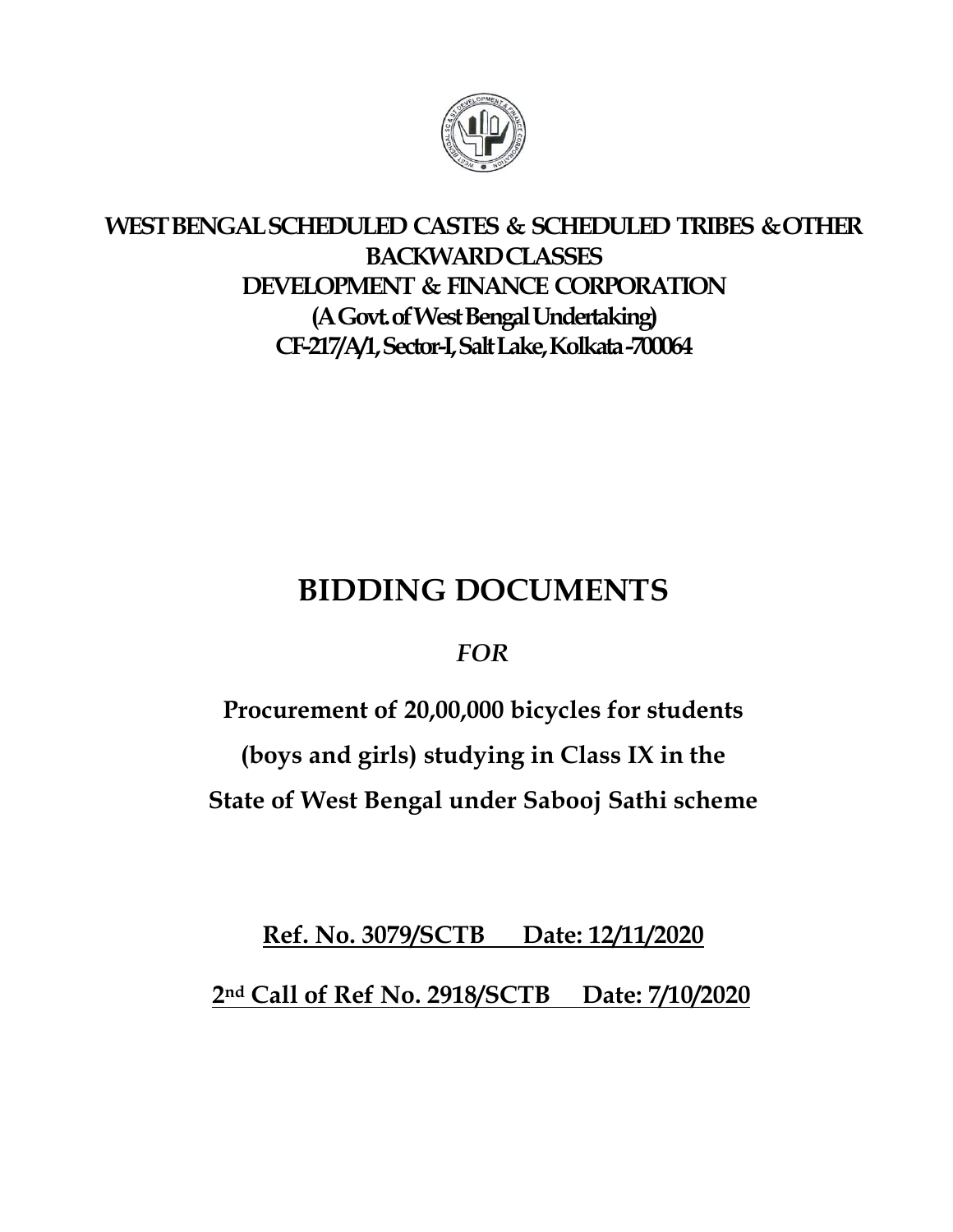# **CONTENTS**

| <b>S1.</b>     | <b>Sections</b>                                                     | Pages       |
|----------------|---------------------------------------------------------------------|-------------|
| $\mathbf{1}$   | Section - I : Notice Inviting e-Tender (e-NIT)                      | $3 - 14$    |
| $\overline{2}$ | Section – II : Information to Bidders (ITB)                         | $15 - 51$   |
| 3              | Section – III : Bidding Forms (BDF)                                 | $52 - 76$   |
| 4              | Section - IV: Corporation's Requirements (CRQ)                      | $77 - 82$   |
| 5              | Section – V: General Conditions of Contract (GCC)                   | $83 - 102$  |
| 6              | Section – VI : Contract Forms (COF)                                 | $103 - 114$ |
| $\overline{7}$ | Section - VII : Special Provisions for Local<br>Manufacturers (SLM) | $115 - 118$ |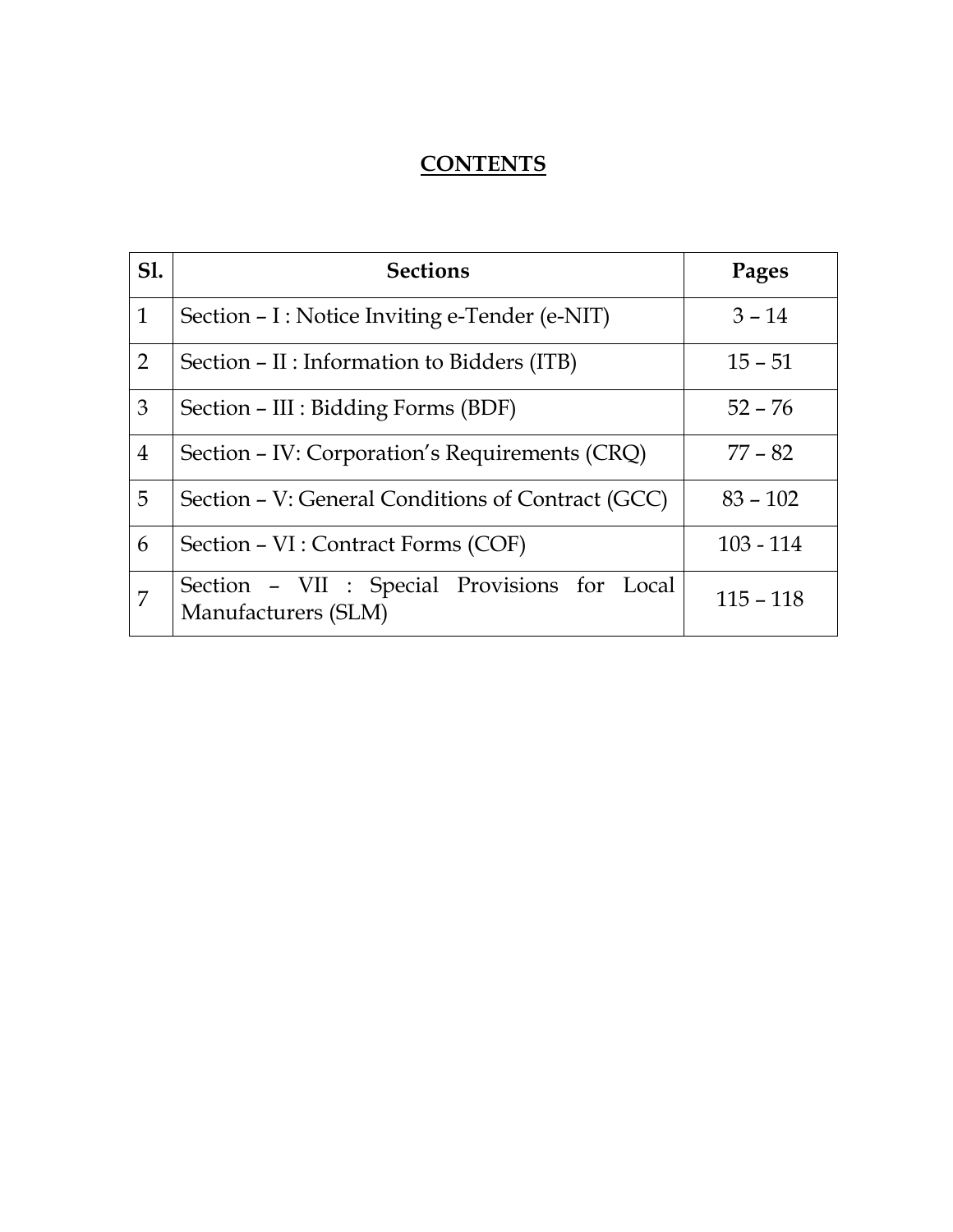## **SECTION - I**

## **NOTICE INVITING E- TENDER FOR PROCUREMENT OF BICYCLES**

# **WEST BENGAL SCHEDULED CASTES & SCHEDULED TRIBES & OTHER BACKWARD CLASSES DEVELOPMENT & FINANCE CORPORATION (A Government of West Bengal undertaking) Regd. Off.: CF-217/A/1, Sector – I, Salt Lake, Kolkata-700 064 033-4026-1500/1505/1509-31 033-4005-1233/1234 Email ID – [wbscstdfc@gmail.com](mailto:wbscstdfc@gmail.com)**

#### **Ref No. 3079/SCTB Date: 12/11/2020**

- 1. West Bengal Scheduled Castes & Scheduled Tribes & Other Backward Classes Development & Finance Corporation ("WBSCSTOBCDFC" or the "Corporation"), having its office at CF-217/A/1, Sector - I, Salt Lake, Kolkata-700 064, West Bengal has been mandated by the Government of West Bengal to procure20,00,000(twenty lakhs only) bicycles under Sabooj Sathi scheme for students (both boys and girls) studying in Class IX in the academic years 2019-2020 and 2020-2021 in Government/ Government recognized schools and Madrasahs in West Bengal. An approximate number of 20,00,000 (twenty lakhs only) bicycles are targeted to be procured, which is likely to be more or less equally divided between gents and ladies bicycles.
- 2. In terms thereof, WBSCSTOBCDFC hereby invites bids through 'e-tendering' from eligible and qualified Indian manufacturers for "*Procurement of 20,00,000 bicycles for students (boys and girls)studying in Class IX in the State of West Bengal under Sabooj Sathi scheme*" at different locations across the State in single stage bid**.** The bids are invited in four separate packages being Package Nos. 1/4, 2/4, 3/4 and 4/4respectively comprising of 5,00,000 bicycles in each package, for which a single tender is being floated. The complete tender will comprise of the Technical Bid and the Financial Bid. Any bidder bidding in one or more packages shall submit only one Technical Bid through 'e-tendering' while the Financial Bid in the form of the Bill of Quantities (BOQ)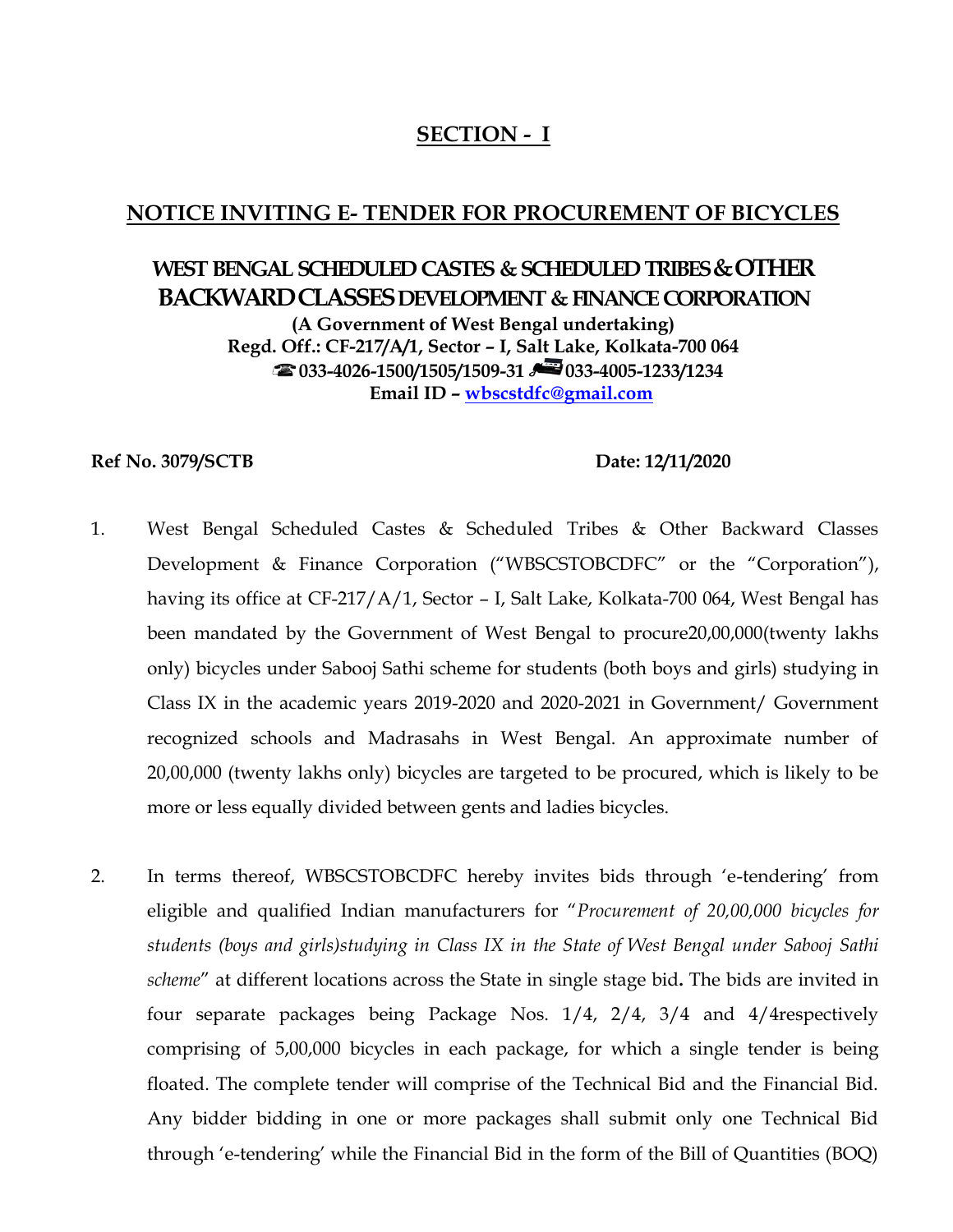given in the e-tendering portal will have to be submitted in respect of one or more packages, depending on the number of packages a bidder wants to submit its bid.

- 3. Cost of Bidding Documents shall be Rs. 10,000/- (Rupees Ten Thousand Only), which has to be paid by way of Demand Draft/Pay Order/Banker's Cheque issued by any scheduled bank in favour of "West Bengal Scheduled Castes& Scheduled Tribes& Other Backward Classes Development & Finance Corporation". The original Demand Draft/Pay Order/Banker's Cheque is to be submitted physically at the office of the Corporation in a sealed cover within the prescribed date and time stated in Sl. 16 of this e-NIT. A scanned copy of the receipt issued by WBSCSTOBCDFC against payment of cost of Bidding Documents shall have to be uploaded with other documents. Earnest Money / Bid Security, however, in respect of each of the packages shall be Rs. 4,00,00,000/- (Rupees Four Crores only) to be deposited in the manner described here in below. The bidders who had already participated in the tender bearing Ref. No. 2918/SCTB dated 7/10/2020 shall not be required to pay the cost of Bidding Documents again and a scan copy of the earlier Receipt issued by the Corporation may be uploaded by the bidders who had participated in the earlier tender.
- 4. The Selected Bidder in respect of each package shall have to complete supply of entire quantity of a package at such locations, manner and tranches as per specifications within 2 months from the date of issuance of the Notification of Award / Work Order by the Corporation, unless otherwise extended by the Corporation in terms of Section V - General Conditions of Contract (GCC). Such supply shall generally be made at specified location at the Block/ Municipality level in 341 Blocks and 129 Municipal Bodies across the State of West Bengal only except Kolkata and hill areas of Darjeeling and Kalimpong districts.
- 5. Intending bidders may download the Bidding Documents from the website [https://wbtenders.gov.in](https://wbtenders.gov.in/) and appropriate Earnest Money Deposit (EMD)/ Bid Security of an amount as mentioned in Sl. 3 of this e-NIT by intending bidders electronically online, through its net-banking enabled bank account, maintained at any bank or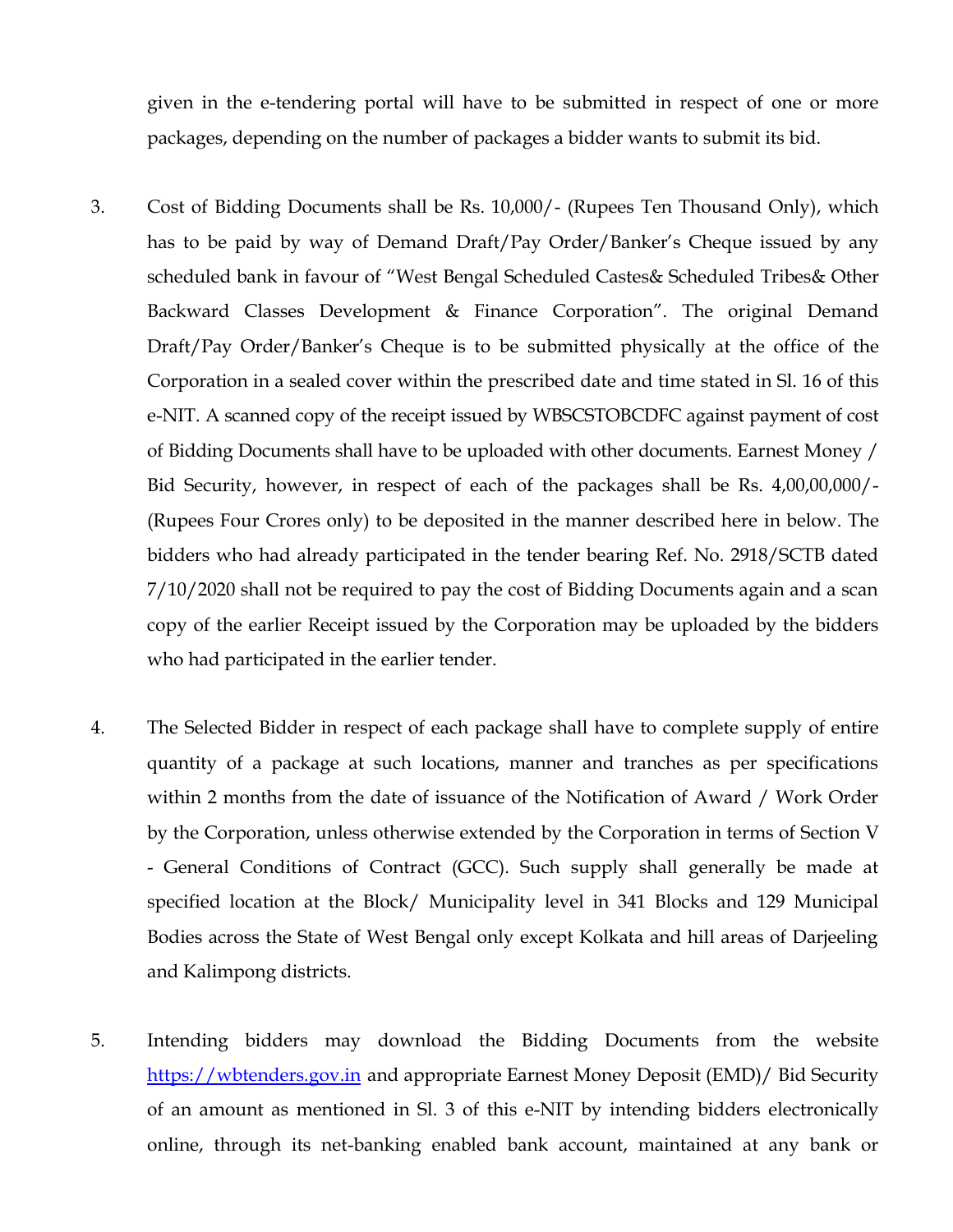through any bank by NEFT/ RTGS/ Demand Draft/ Pay Order/Banker's Cheque issued by any scheduled bank in favour of "West Bengal Scheduled Castes& Scheduled Tribes & Other Backward Classes Development & Finance Corporation". A copy of the Demand Draft/ Pay Order/ Banker's Cheque/ proof of bank transfer is to be uploaded electronically along with the bid. The EMD/ Bid Security may also be furnished by way of an irrevocable bank guarantee (as per prescribed form) in favour of the Corporation issued by any scheduled bank, a copy whereof is to bee-filed. If the Bid Security is furnished by way of Bank Guarantee, then the same is to remain valid for a period of not less than 180 days from the last date of submission of bid. If a bidder wishes to bid for 2 or 3 or 4 packages, it shall accordingly pay the Bid Security of Rs. 8,00,00,000/- or Rs. 12,00,00,000/- or Rs. 16,00,00,000/-, as may be applicable. The original instrument of EMD / Bid Security is to be submitted physically at the office of the Corporation in a sealed cover within the prescribed date and time stated in Sl. 16 of this e-NIT. The Corporation will not be responsible in any manner for late delivery or loss of the Demand Draft / Pay Order / Banker's Cheque/ Bank Guarantee if sent by post/courier. The bidders who had already participated in the tender bearing Ref. No. 2918/SCTB dated 7/10/2020 shall not be required to pay the EMD/ Bid Security again and a scan copy of the earlier Receipt issued by the Corporation against the demand drafts submitted or copies of Bank Guarantees submitted, as may be applicable, may be uploaded by the bidders who had participated in the earlier tender.

- 6. All documents submitted by bidders should be properly indexed and digitally signed. Both Technical Bid and Financial Bid, in respect of such packages, as a bidder intend to submit its bids, duly digitally signed are to be submitted in the respective folders viz., technical (statutory &non- statutory) folder and financial folder simultaneously in the website [https://wbtenders.gov.in](https://wbtenders.gov.in/) in the prescribed manner for the same. Technical Bid/Financial Bid must be submitted within the date and time stated in Sl. 16 of the e-NIT.
- 7. Financial Bids will be considered only if the Technical Bid (both statutory and nonstatutory) of a bidder is found qualified by the Tender Evaluation Committee. The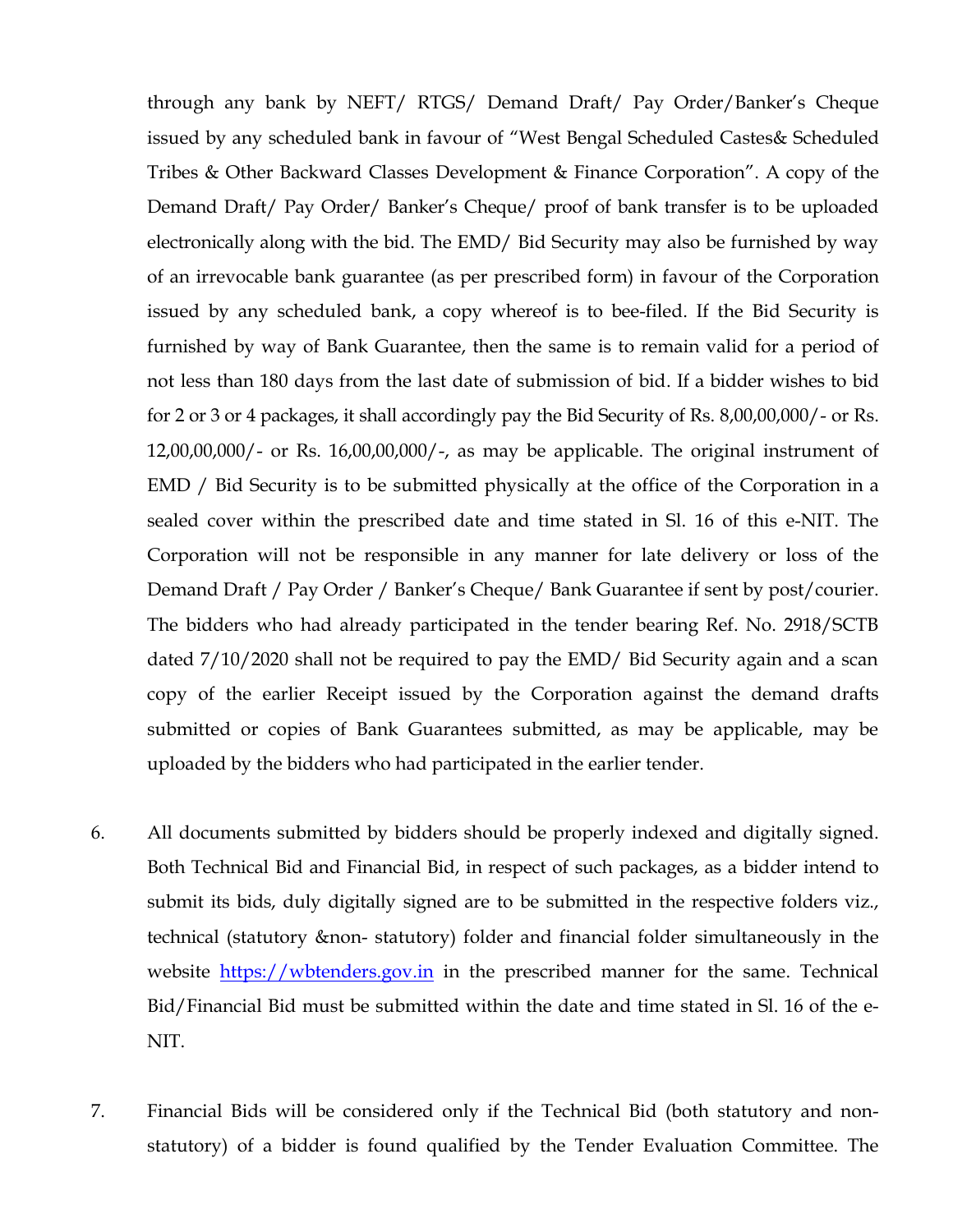decision of the Tender Evaluation Committee will be final and absolute in this respect. The list of responsive / technically qualified and non-responsive bidders will be uploaded in the website and also in the Notice Board at the office of the Corporation, on the scheduled date and time unless otherwise changed.

8. A bidder shall be a single company limited by shares (private or public), registered under the appropriate laws of India. Joint bids in a consortium will not be entertained.

## 9. Eligibility criteria for participation

- (i) The bidders shall have to meet the minimum eligibility criteria in respect of all of the following:
	- (a) Financial Capacity
	- (b) Technical Capability comprising of production capacity
	- (c) Experience/Credentials
- (ii) The eligibility of a bidder will be ascertained on the basis of the digitally signed documents in support of the eligibility criteria as mentioned in (a), (b) and (c) above. If any document submitted by a bidder is found at any stage to be manufactured or false or untrue in any material respect, the bid of the bidder will be rejected outright without any prejudice to any right of the Corporation including to forfeit the EMD/ Bid Security or invoke the Bank Guarantee.

### **(iii) Financial Capacity requirements are as follows: -**

(a) A bidder shall have average annual turnover of Rs. 250 Crores during the last 3 (three) financial years and a minimum annual turnover of Rs. 200 Crores in each of the last 3 (three) financial years (i.e. 2017-2018, 2018-2019, 2019 - 2020)

### **(iv) Technical Capacity requirements are as follows: -**

- (a) The bidder must be an Indian manufacturer with its own manufacturing facility in India registered under the Factories Act, 1948;
- (b) A bidder must produce records satisfactorily evidencing:
	- (i) Manufacture of at least 10,00,000 (ten lakh) bicycles during each of the last three financial years (2017-2018, 2018-2019, 2019 - 2020);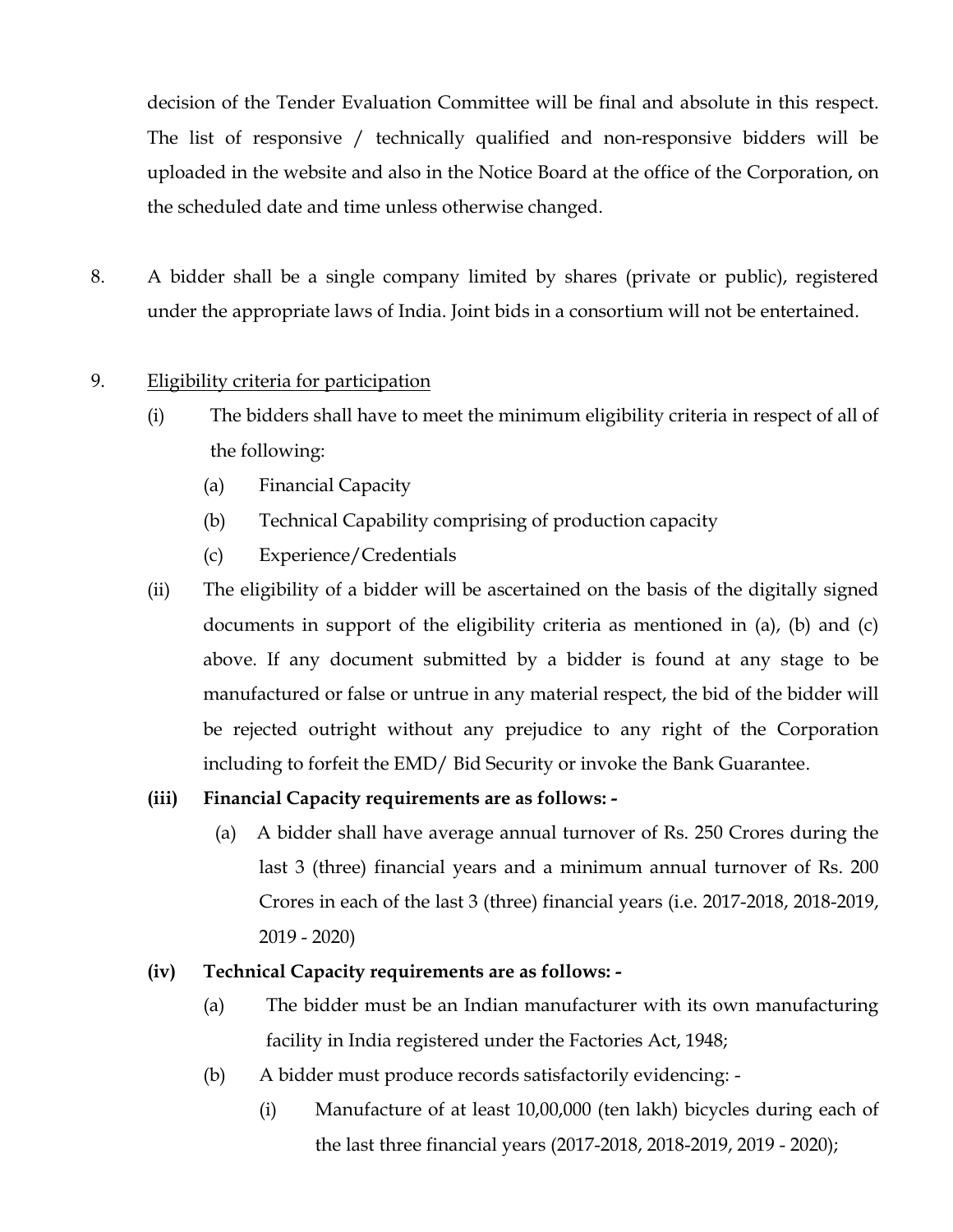- (ii) Records of having authorized dealers /distributors and service providers in all districts of West Bengal;
- (iii) Credentials of having supplied to the Central or State Governments of India /Government Bodies in India at least 3,00,000 bicycles during the last three financial years (2017-2018, 2018-2019, 2019 - 2020);
- (iv) Valid ISI certification/ license granted by the Bureau of Indian Standards in its name in respect of bicycle frames, forks and mudguards.
- 10. Since bids will be invited simultaneously for all 4 packages, a bidder agrees as a condition of participation in the tender that it may not be awarded a contract for more than 2 packages even if its' Financial Bid is the lowest in 2 or 3 or all 4 packages for which it may bid. The Financial Bids will be opened in seriatim, i.e. firstly Package 1/4, then Package 2/4, followed by Package 3/4 and finally Package 4/4. In case a bidder becomes L1 in respect of 2 packages, then for such bidder to be declared as the Selected Bidder for the  $2<sup>nd</sup>$  package or for part thereof, it will be additionally required to satisfy the following criteria:
	- (a) The bidder shall have average annual turnover of Rs. 375 Crores during the last 3 (three) financial years and a minimum annual turnover of Rs. 300 Crores in each of the last 3 (three) financial years (i.e. 2017-2018, 2018-2019 and 2019 - 2020);
	- (b) Shall have manufactured at least 15,00,000 (fifteen lakh) bicycles during each of the last three financial years (2017-2018, 2018-2019 and 2019 - 2020);
	- (c) Shall have supplied to the Central or State Governments of India /Government Bodies in India at least 4,50,000 bicycles during the last three financial years (2017-2018, 2018-2019 and 2019 - 2020).

Upon decryption of the price quotations for all the packages, a table shall be prepared containing particulars of Financial Bids submitted for all the packages.

11. Ordinarily, in respect of Package 1/4, the lowest bidder (P1/L1) shall be declared the Selected Bidder. Thereafter, the bids in respect of Package 2/4 will be taken up for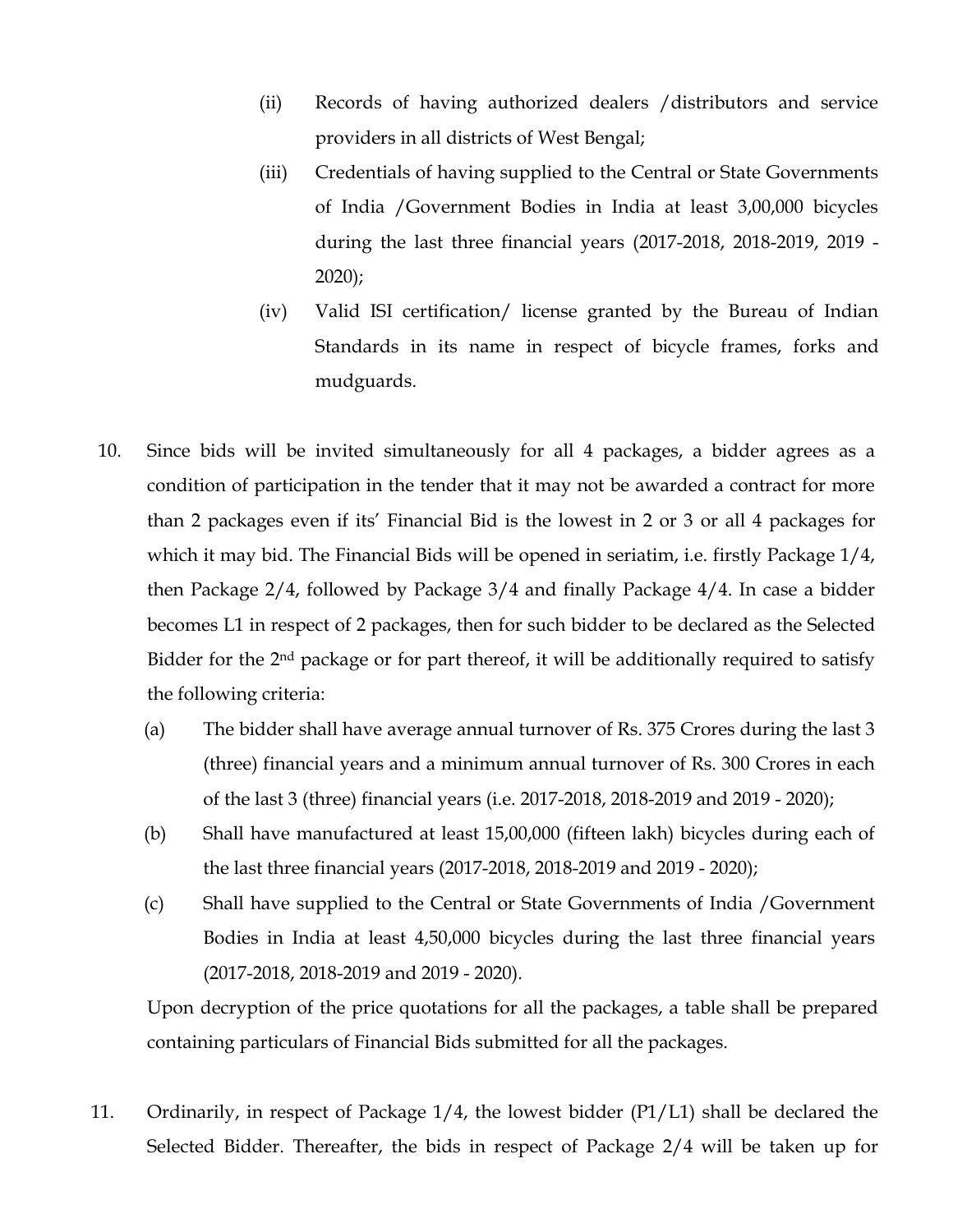consideration and so on. If for any package, the L1 bidder is found to have been already declared as the Selected Bidder in 2 packages, in such a situation, the said bidder will not be declared to be the Selected Bidder for such package and the second lowest bidder  $(Px/L2)$  will be given an opportunity to match the price of the  $Px/L1$  bidder. If the Px/L2 bidder matches the price of the Px/L1 bidder, within such time as may be fixed by the Corporation, then the Px/L2 bidder will be declared as the Selected Bidder failing which, the third lowest bidder (Px/L3) will be given a similar opportunity to match the price of the Px/L1 bidder. Such process shall continue till any qualified bidder matches the price of the Px/L1 bidder. If at the end, no qualified bidder is willing or is available to match the price of the Px/L1 bidder, then the Corporation may at its discretion, call for a fresh tender only with respect to the said package or split the quantity of such package and award the same to the L2, L3 or the other bidders in not more than 2 subpackages at the L1 price, if the Corporation is of the opinion that having regard to production capacity and other relevant factors, awarding the entire package to any single bidder may lead to such bidder being unable to complete the supply of the bicycles within the scheduled time period. If at the end, no qualified bidder is willing or is available to match the price of the P2/L1 bidder, for any of such split sub-packages, then the Corporation shall be at liberty, to award such sub-package(s) to the Px/L1 bidder, provided the Px/L1 bidder meets the requirements of ITB 33.4, the quantity earmarked for such sub-package(s) or shall call for a fresh tender with respect to such subpackage(s). If a bidder is declared as the L1 bidder across either of the 4 packages, the Corporation shall be at liberty to ask such bidder to match the lowest price quoted by such bidder across the other 3 packages, uniformly across the packages in which it has been declared as the L1 bidder, for being awarded the contract.

12. Financial Bids will be the average rate per category of bicycle quoted by the bidder. The rates quoted by the bidder for ladies and gents bicycles respectively shall be deemed to include cost of supply to such locations and in such batches as per supply programme to be fixed by the Corporation from time to time. The rates quoted by a bidder shall also include all costs for fitting and after sales services, spare parts and consumables, service charges and any other charge for a comprehensive after sales service. Apart from the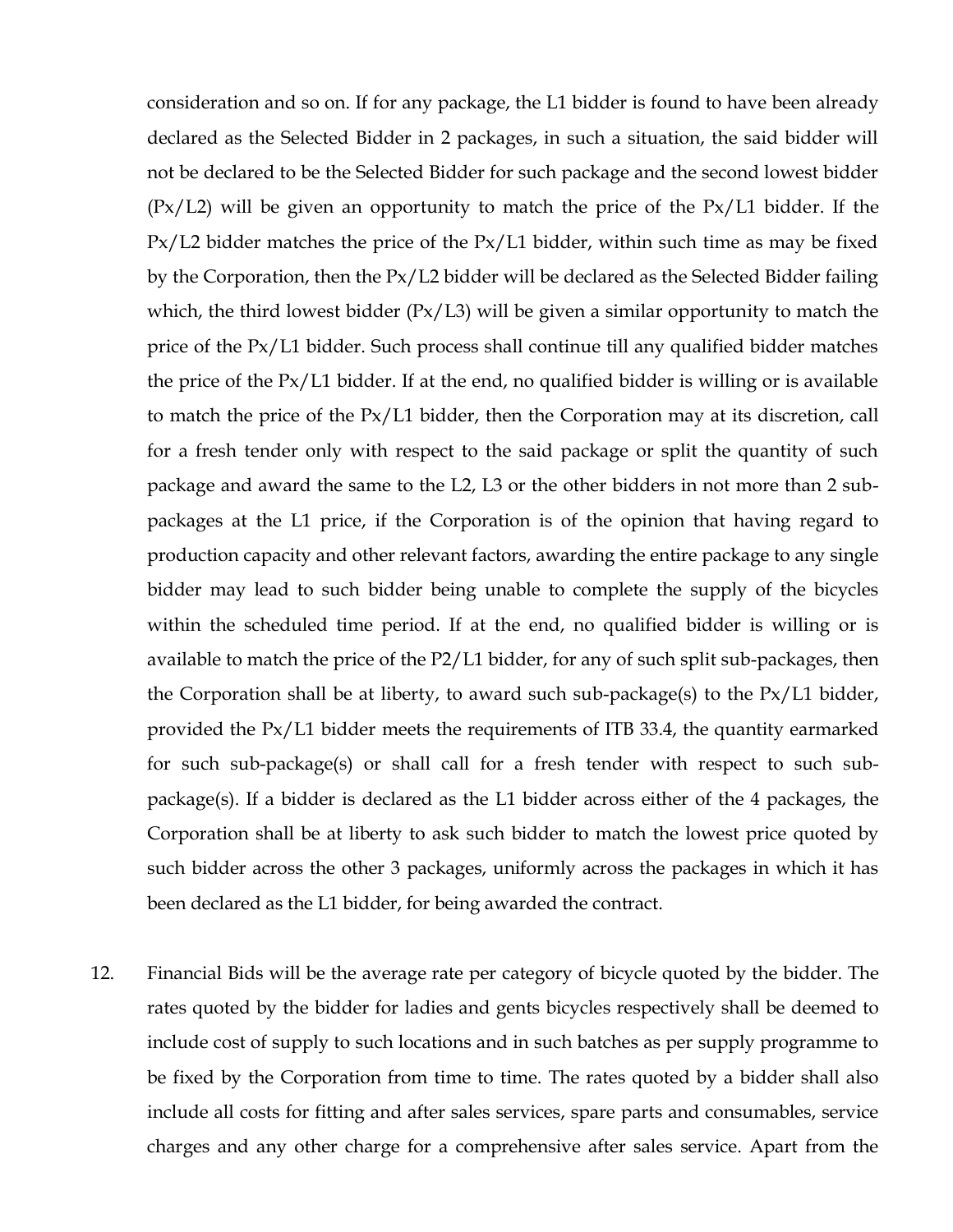rates in the Financial Bid, nothing extra or additional, on any head or account including tax, cess, duty, octroi, levy or GST shall be payable by the Corporation or the beneficiaries to whom such bicycles will be distributed. To clarify, the rates quoted by the bidder shall be all inclusive.

- 13. A bidder shall supply to the Corporation, free of cost, one gents and one ladies bicycle conforming to standards and specifications as set out in Section - IV (Corporation's Requirements) as sample. Receipt will be issued to the bidders for supply of such 2 sample bicycles, whichwill have to be uploaded along with the bid. The sample bicycles will be tested by technical persons on behalf of the Corporation against the specifications mentioned in Section - IV(Corporation's Requirements) of the Bidding Documents. In the event, the sample bicycles do not match such specifications, the bidder will be disqualified and its Financial Bid will not be considered. Only one bicycle of each category is required to be provided irrespective of the number of packages the bidder intends to bid for. The sample bicycles of the Selected Bidders will be kept in the custody of the Corporation till completion of supply and the sample bicycles of the unsuccessful bidders will be returned. The bidders who had already participated in the tender bearing Ref. No. 2918/SCTB dated 7/10/2020 shall not be required to submit the sample bicycles and they may scan and upload the receipt already received from the Corporation for submission of sample bicycles in the tender bearing Ref. No. 2918/SCTB dated 7/10/2020.
- 14. Financial Bids for each package must be submitted separately if bidders intend to participate in more than one package.
- 15. Bids are to remain valid for a period not less than 180 days after the last date for bid submission as specified in Sl. 16 of this e-NIT. Bids valid for a shorter period shall be rejected as non-responsive.
- 16. Important Information Date & Time Schedule :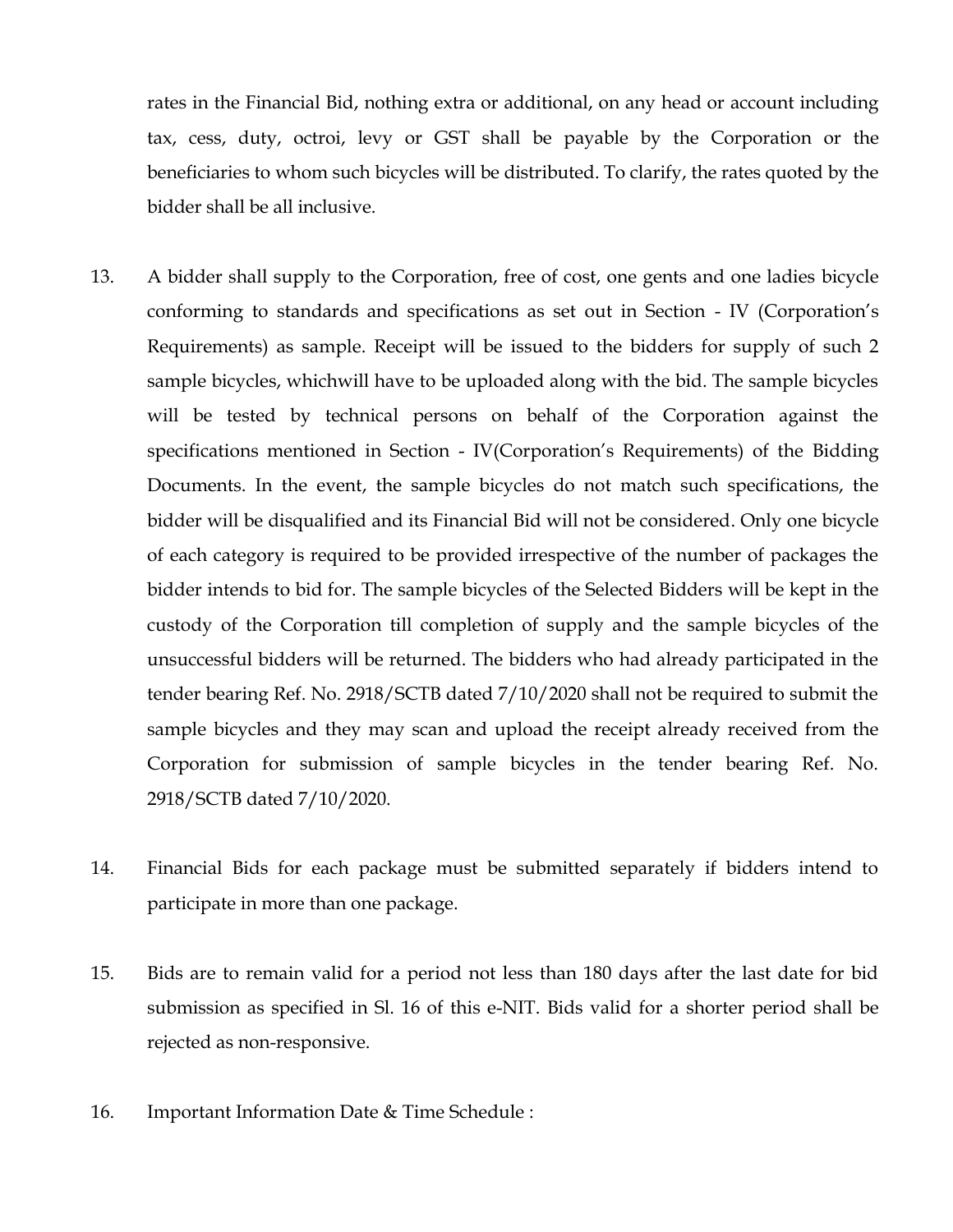| S1. | Particulars                                                                                                                             | Date & Time                                                |
|-----|-----------------------------------------------------------------------------------------------------------------------------------------|------------------------------------------------------------|
| 1.  | Publication of e-NIT (Bidding Documents)                                                                                                | 13 <sup>th</sup> November, 2020 at 12:00 hrs.              |
|     | 2 Pre - Bid Meeting: Venue - Conference Hall of<br>WBSCSTDFC, CF-217/A/1, Sector-I, Salt Lake, Kolkata -                                | 17 <sup>th</sup> November, 2020 at 15:00 hrs.              |
| 3.  | Last date and time of submitting sample bicycle, EMD/<br>Bid Security and Cost of Bidding Documents at the office<br>of the Corporation | 27 <sup>th</sup> November, 2020 at 13:00 hrs.              |
|     | <sup>4.</sup> Last date and time of uploading bids                                                                                      | 27 <sup>th</sup> November, 2020 by 17:00 hrs.              |
| 5   | Date and time of opening of Technical Bids at the office<br>of Corporation                                                              | 30 <sup>th</sup> November, 2020 at 12:00 hrs               |
| 6.  | <b>Technical Bid Evaluation</b>                                                                                                         | 30 <sup>th</sup> November, 2020 at 13:00 hrs.              |
|     | 7. Uploading list of responsive/non-responsive bidders                                                                                  | 30 <sup>th</sup> November, 2020 at 16:00 hrs. <sup>1</sup> |
|     | 8. Financial Bid Opening                                                                                                                | 1 <sup>st</sup> December, 2020 at 15:00 hrs. <sup>2</sup>  |
|     | 9. Award of Contract                                                                                                                    | By 3rd December, 2020                                      |

- 17. In the event, any of the specified dates as above being declared a holiday or if the office of the Corporation being closed on such date, the event of the specified date will be taken up on the next working day at the same time. All standards, technical specifications and codes of practice referred to shall be latest Indian editions of the same, including all amendments and revisions thereto.
- 18. The Corporation reserves the right to reject any or all bids and to accept or reject any or all offers without assigning any reason whatsoever and would not be liable for any cost that might have incurred by any bidder for bidding.
- 19. The EMD/ Bid Security of unsuccessful bidders of respective packages will be refunded by the Corporation without any interest, within 15 days of signing of Contract in respect

<sup>&</sup>lt;sup>1</sup> This date is subject to change, depending on completion of technical evaluation. If this date is changed, the changed date will be intimated by e-mail to all bidders of both the packages.

<sup>2</sup> This date is subject to change, depending on completion of prior events. If this date is changed, the changed date will be intimated by e-mail to all responsive bidders of both the packages.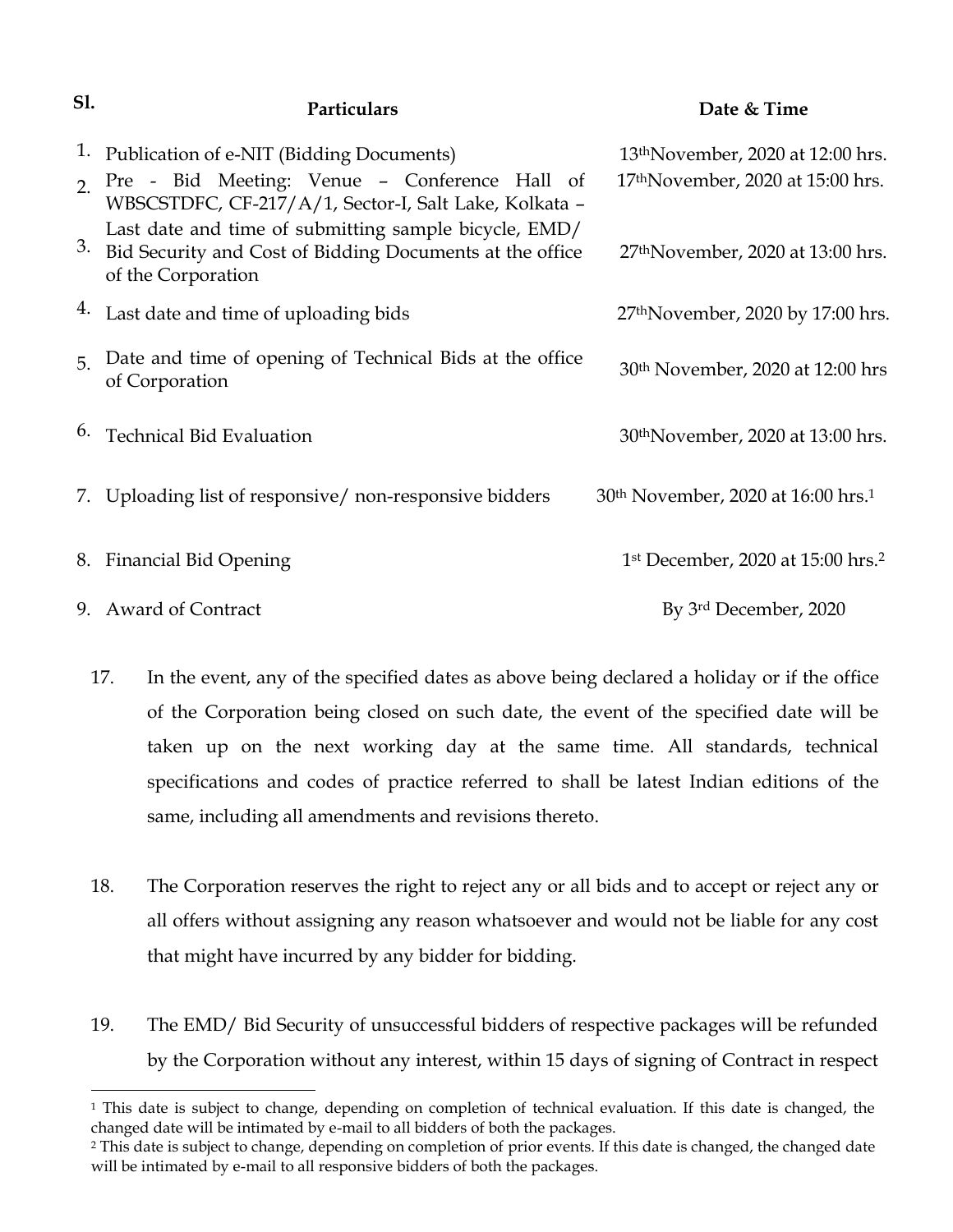of each of the packages, submission of Performance Security by the Selected Bidder and an application by the unsuccessful bidder for such refund, whichever is later.

- 20. In addition to the above, bidders are advised to note carefully the instructions contained in the 'Instructions to Bidders' (ITB) and conditions in "General Conditions of Contract" and other documents as per ITB 6.1 before tendering bids.
- 21. Conditional/incomplete bids will not be accepted under any circumstances.
- 22. The bidders shall have to comply with all relevant laws, regulations, practices and procedures of the Government of West Bengal in connection with tenders.
- 23. During tender evaluation or even during contract performance, if any record submitted by any bidder is found to be incorrect, manufactured or fabricated, the bid of such bidder will be rejected and if Contract has already been awarded, the Contract will be cancelled, without any prejudice to any rights of the Corporation.
- 24. The Corporation reserves the right to cancel the tender process at any time without assigning any reason, whatsoever, and without entertaining any claim in this respect. At any time prior to the deadline for submission of bids and in case of extension of deadline for the submission of bids up to bid opening, the Corporation may amend the Bidding Documents by issuing addenda/ corrigenda. In order to give prospective bidders reasonable time in which to take an addendum/ corrigendum into account in preparing their bids or for other causes and considerations, the Corporation may also, at its discretion, extend the time for the submission of bids.
- 25. The EMD/ Bid Security will be forfeited in the following events :
	- (a) If a bidder withdraws its bid during the period of bid validity specified by the bidder, except as provided in ITB 17.2;
	- (b) If a bidder engages in a corrupt practice, fraudulent practice, coercive practice, collusive practice or restrictive practice as specified in ITB 3.1;
	- (c) If the bidder is declared disqualified in terms of ITB 4.3;